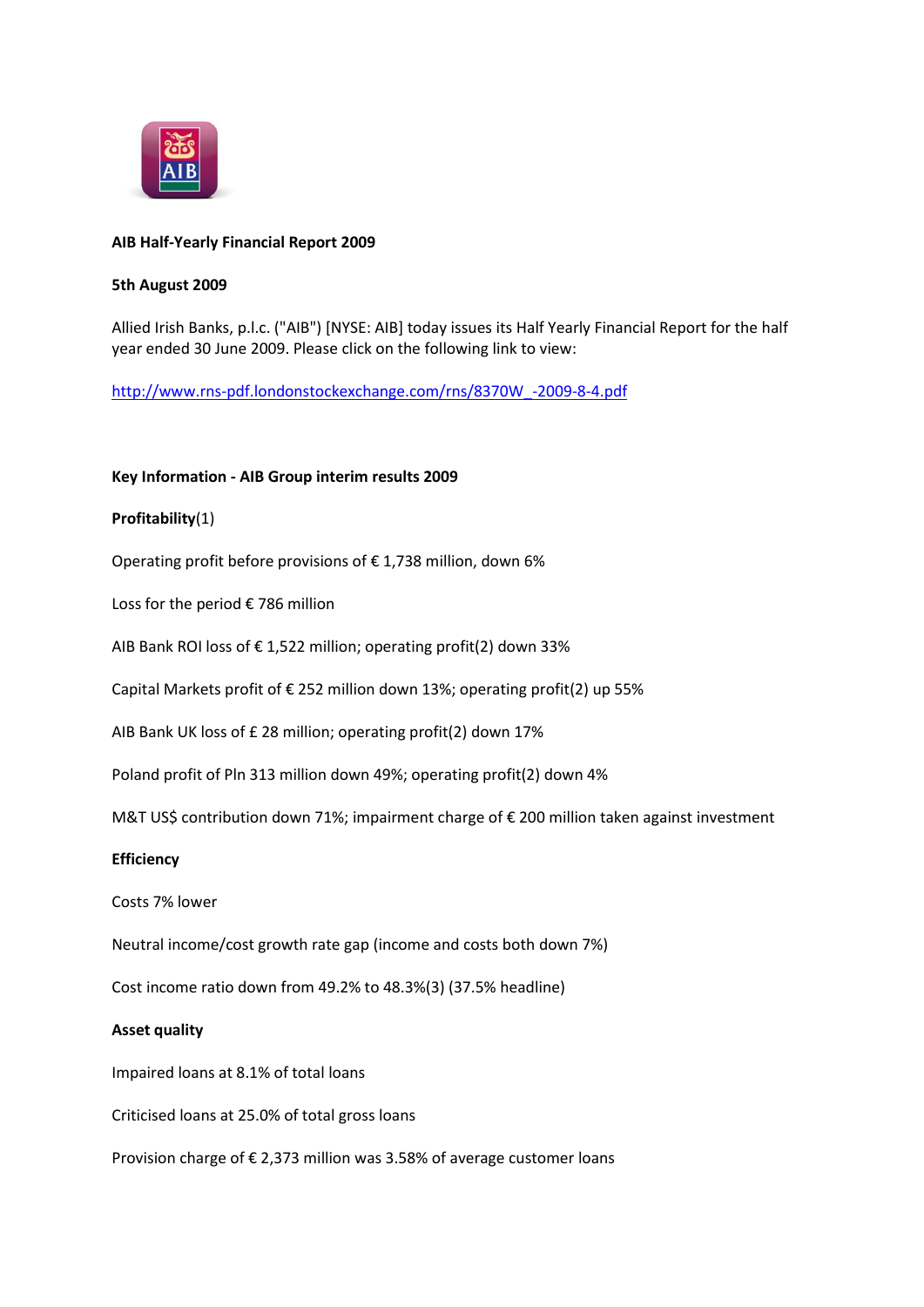#### **Loss per share**

| Adjusted basic loss per share                      | EUR (164.4c)    |
|----------------------------------------------------|-----------------|
| adjust for hedge volatility(6)                     | <b>EUR 1.5c</b> |
| less profit on disposal/development of property(5) | EUR (0.9c)      |
| less gain on redemption of capital instruments(4)  | EUR (121.8c)    |
| Basic loss per share                               | EUR (43.2c)     |

#### **Balance sheet funding**

Customer funding 49% of our balance sheet requirement

Loan deposit ratio at 156%, up from 140% at 31 December 2008

| Capital ratios      | 30/06/09 |
|---------------------|----------|
| Core tier 1 ratio   | 8.5%     |
| Tier 1 ratio        | 7.8%     |
| Total capital ratio | 10.7%    |

(1) The percentage changes are on an underlying basis excluding the impact of exchange rate movements on the translation of foreign locations' profit, the impact of interest rate hedge volatility (hedging ineffectiveness and derivative volatility), the element of the pre-tax gain (€ 623 million) recorded in the income statement on redemption of subordinated liabilities completed in June 2009, and excluding profit on disposal of AIB's merchant acquiring businesses in 2008.

(2) Operating profit before provisions.

(3) 48.3% before benefit of the gain on redemption of subordinated liabilities. Including this gain the cost income ratio was 37.5%.

(4) Gain on redemption of subordinated liabilities and other capital instruments as part of the capital exchange offering completed in June 2009.

(5) Saleof 7 branches in the Republic of Ireland ( $\epsilon$  7 million after taxation) and construction contract income ( $\epsilon$  1 million after taxation).

(6) The impact of hedge volatility (hedging ineffectiveness and derivative volatility) was a decrease of € 12 million to profit before taxation in the half-year to June 2009 (€ 13 million after taxation) and a decrease of € 35 million to profit before taxation in the halfyear to June 2008 (€ 31 million after taxation).

**Allied Irish Banks, p.l.c.**